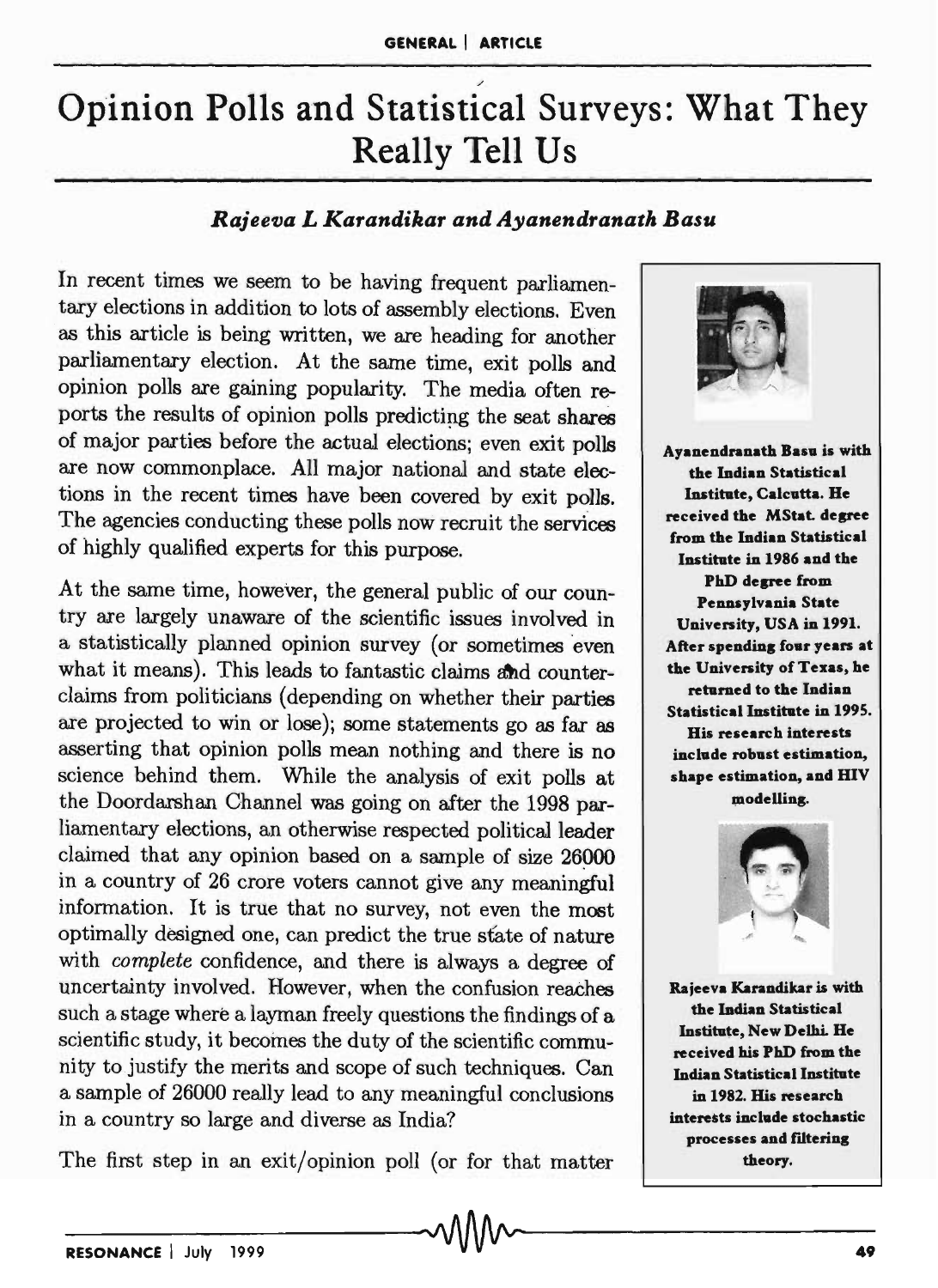When confusion reaches such a stage where a layman freely questions the findings of a scientific study, it becomes the duty of the scientific community to justify the merits and scope of such techniques.

any other statistical survey) is the estimation of some unknown parameter. (See Delampady & Padmawar, *Resonance,* Vol. 1, No.5 for some simple examples on parameter estimation.) While in the context of elections one can consider the unknown parameter to be the proportion of voters who intend to vote for a particular party (or alliance), indeed this is also the case for other social or economic parameters such as literacy ratios, unemployment rates, proportion of people below the poverty line, proportion of vehicle, house, TV and telephone connection owners and many such other things. If we were to simply estimate a population proportion (the proportion of votes for a given party in the election context), it can be done fairly accurately based on the information of a subset of the population – called the sample. provided the sample was large enough and 'properly' chosen (discussed in detail later). In an election, however, the main interest of the populace (and hence the media) is not in the percentage of votes for a given party (or alliance), but rather in its seat share. This makes the problem complicated, and we need further analysis than the simple statistical estimation of a population proportion.

If the entire population size is small, we can probably enumerate all the individuals and thereby determine the exact proportion of individuals of each different type making up the population. Often, however, the population of interest will be so big that complete enumeration will be totally impractical - perhaps even impossible - due to constraints on essential resources such as money, time, manpower, etc. It is in situations such as this that the idea of a statistical survey becomes relevant. In these cases, statisticians must base their estimate of the unknown proportion on a smaller fraction of the actual population - the so called sample.

In the context of the parliamentary election, if one wants to predict the winner in each constituency of Lok Sabha with a high degree of confidence, one has to sample a reasonably large number, say 500, of individuals from each of our 544 constituencies. This will make the overall sample size prohibitively large, and the entire process will become an unmanageable and time-consuming exercise even if one had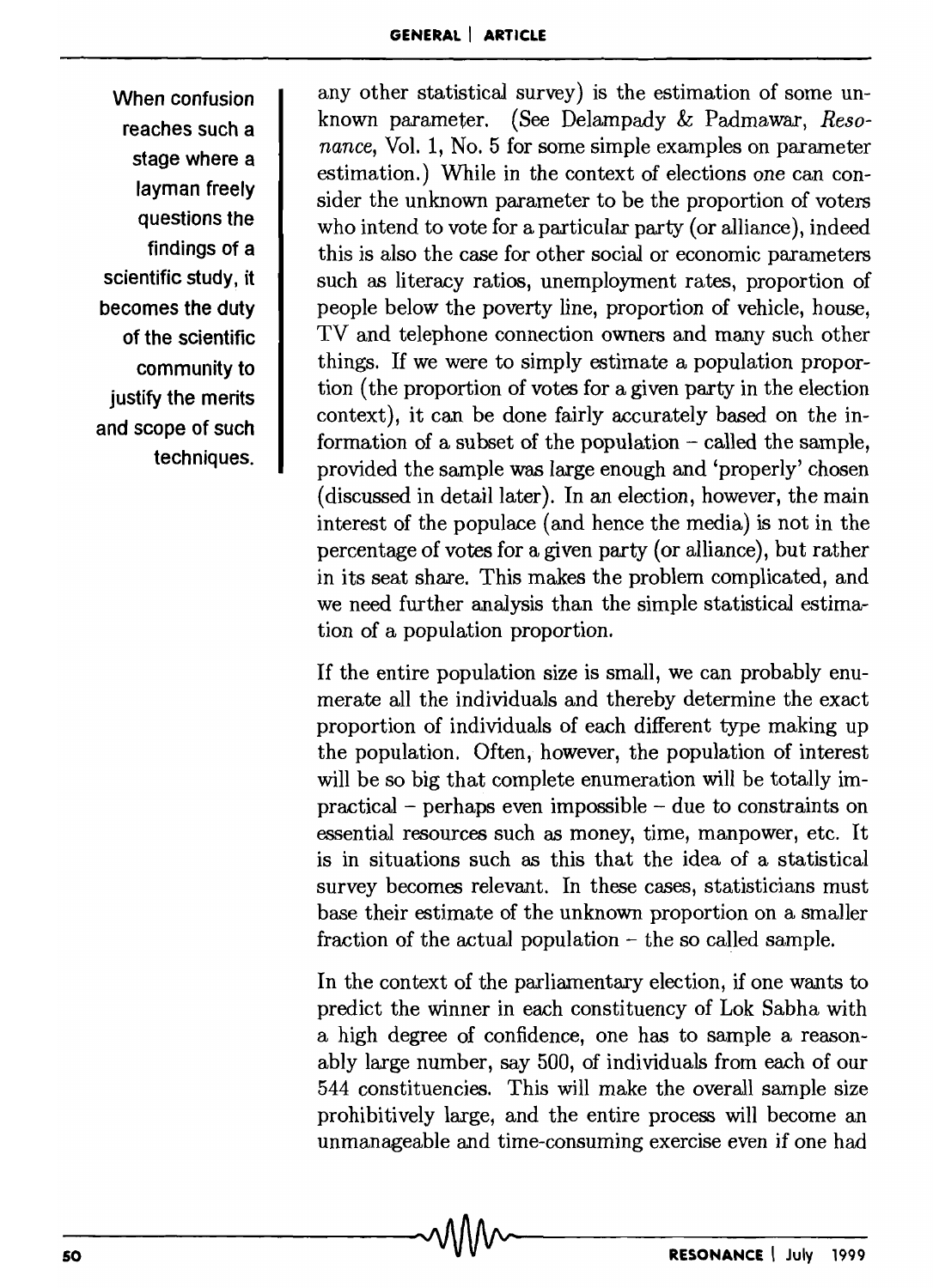adequate financial resources. It becomes necessary therefore to restrict attention to a set of selected constituencies in some optimum way. The data obtained by sampling from these constituencies is then combined with some other information such as past voting trends and records, and the seat shares are then predicted based on a suitable mathematical model.

Since we get the actual information only from a subset of the total number of constituencies, the selection of the constituencies to be sampled is of great importance. In the United Kingdom, where the procedures for general elections and installation of new governments are very similar to our system, the idea of 'safe seats' is often used in the determination of the constituencies to be sampled. Both the Conservative and the Labour parties have large committed vote banks; voting patterns in UK change slowly, so that the constituencies with overwhelming support for one of the two parties can often be considered safe for the given party at elections in the not too distant future. For prediction purposes, one can therefore concentrate on the remaining marginal seats.

In India, the situation is quite different. Our election process involves a very large number of national and regional parties. Politics in India is largely personality-based rather than issue-based. Voter moods appear to be more easily swayed here, The political parties keep splitting and regrouping in different fonnations; old alliances are broken up and new alliances are created. All this causes voter loyalties to shift often and by wide margins, and there are very few safe seats. In addition, major events which have large impacts on voter's perception often have a very regional nature in a diverse country like India. All these make the use of the safe seat idea a rather shaky one in the Indian context.

We now discuss one by one the two stages of estimating the seat share of a particular party; these are (i) estimating the proportion of votes for a given party in a given region and (ii) estimating the corresponding number of seats based on a suitable model.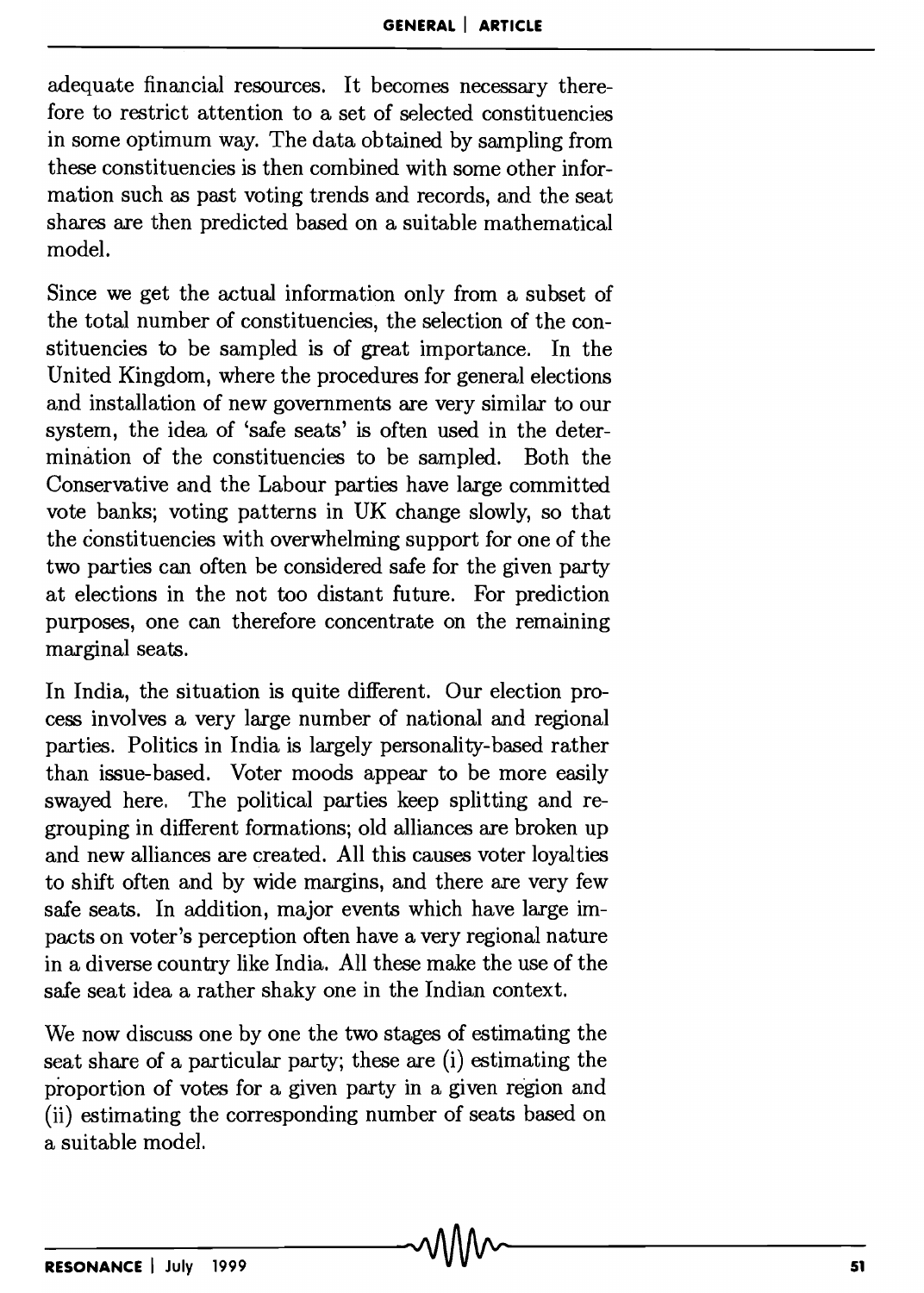As the statistician will not have complete information about the population, it is improbable that the estimate offered on the basis of the sample observations will actually be exactly equal to the desired target.

This problem may also be described in terms of urns and balls - as there being an urn with a very large number of balls of *k* different colours, and we have to draw a sample of appropriate size to estimate the actual proportion of balls of each colour in the urn. As the statistician will not have complete information about the population, it is improbable that the estimate offered on the basis of the sample observations (whatever it may be, usually it is the observed proportion based on the sample) will actually be exactly equal to the desired target  $-$  unless that happens to be a lucky coincidence. Allowing for a margin of error, one must therefore try to minimize the error in some average sense. One of the keys to this generally lies in the technique that is employed in choosing the sample on which the statistician's inference is to be based - it must be 'representative' of the pattern of the true population. In the simplest case this is done through 'simple random sampling' (equal probability sampling) where one chooses a sample of a given size from the population in such a way that each individual in the population has the same chance of being included in the sample. This is necessary to diminish the possibility of the sample drawn being biased in the sense of being concentrated on a particular segment of the entire population. This randomness is a property of the sample collection method and not of the actual sample. It is not possible to say just by looking at the sample whether the particular sample has been chosen randomly or through some systematic procedure. In fact even the random sampling procedure may occasionally result in a biased sample, the conclusions based on which may be far off from the truth; however the randomness of the procedure ensures that this is unlikely.

We can illustrate this with the following. Consider a population of N individuals. Let  $B$  be the set

$$
B=\{1,2,\ldots N\}
$$

and suppose for each  $i \in B$ , we have  $a_i \in \{0, 1\}$ . Let  $M =$  $\sum_{i=1}^{N} a_i$  and  $p = M/N$ . Then p is the proportion of i for which  $a_i = 1, i = 1, 2, ..., N$ . We want to estimate this unknown proportion p based on a sample of size *n* from *B.*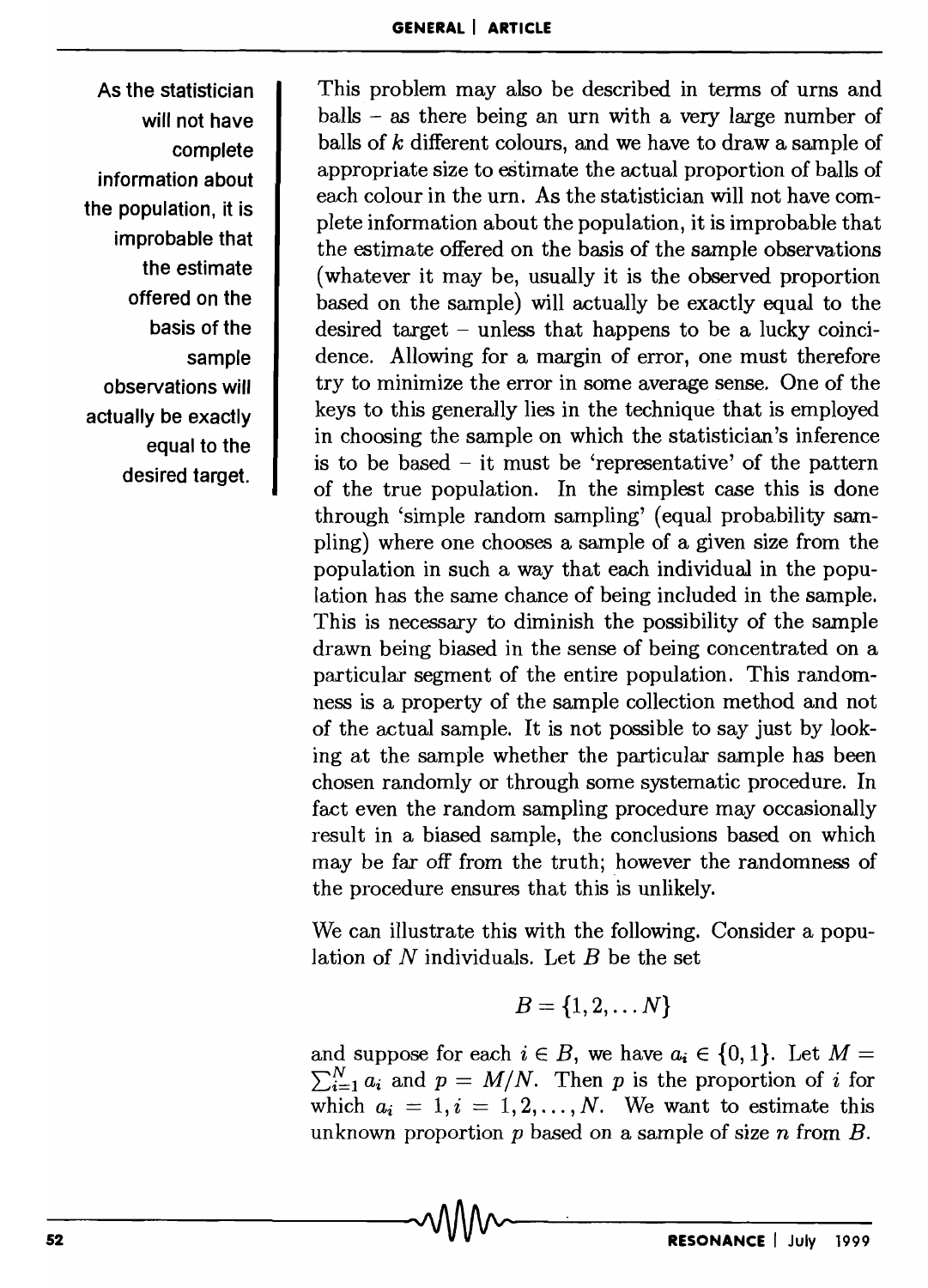Let  $S = \{(i_1, i_2, \ldots, i_n) : i_1, i_2, \ldots, i_n \in B\}$ . For each  $(i_1, i_2, \ldots, i_n) \in S$ , let

$$
X((i_1, i_2, \ldots, i_n)) = \sum_{j=1}^n a_{i_j} \text{ and}
$$
  

$$
\hat{p}((i_1, i_2, \ldots, i_n)) = \frac{X((i_1, i_2, \ldots, i_n))}{n}.
$$

Each element in  $S$  is a sample and  $X$  is the number of i in the sample for which  $a_i = 1$  and  $\hat{p}$  is the proportion of i in the sample for which  $a_i = 1, i = 1, 2, \ldots, n$ . In sampling with replacement, where any element of the population can appear more than once in the sample, the total number of samples (number of elements in  $S$ ) is  $N<sup>n</sup>$  (since for each of the *n* draws there is a choice of  $N$  elements to choose from).

Here we present the following identities with brief explanations:

$$
\sum_{S} [X((i_1, i_2, \dots, i_n))] = nMN^{n-1}.
$$
 (1)

This follows from the fact that when we consider all possible samples, each of the  $N$  members of the population will appear the same number of times among them. Since there are *Nn* samples in all, and there are *n* individuals in each sample, this number will be  $n^{n-1}$ . Since there are M elements in B for which  $a_i = 1$ , the above identity follows.

$$
\sum_{S} \left[ X((i_1, i_2, \dots, i_n))^2 \right] = nMN^{n-1} + n(n-1)M^2N^{n-2}.
$$
\n(2)

For this identity, notice that

$$
X((i_1,i_2,\ldots,i_n))^2=\sum_{j=1}^n a_{i_j}^2+\sum_{j=1}^n\sum_{k=1}^n a_{i_j}a_{i_k},
$$

where  $j \neq k$  in the second (double) summation. Since  $a_{i_j} \in \{0, 1\}, \sum_{S} [X((i_1, i_2, \ldots, i_n))^2] = nMN^{n-1} + n(n-1)$  $1) \sum_{S} a_{i_1} a_{i_2}$ . Since there are  $N^n$  samples, and  $M/N$  of them have 1 in the first position, and  $M/N$  of them have 1 in the second position, identity (2) follows.

It is not possible to say just by looking at the sample whether the particular sample has been chosen randomly or through some systematic procedure.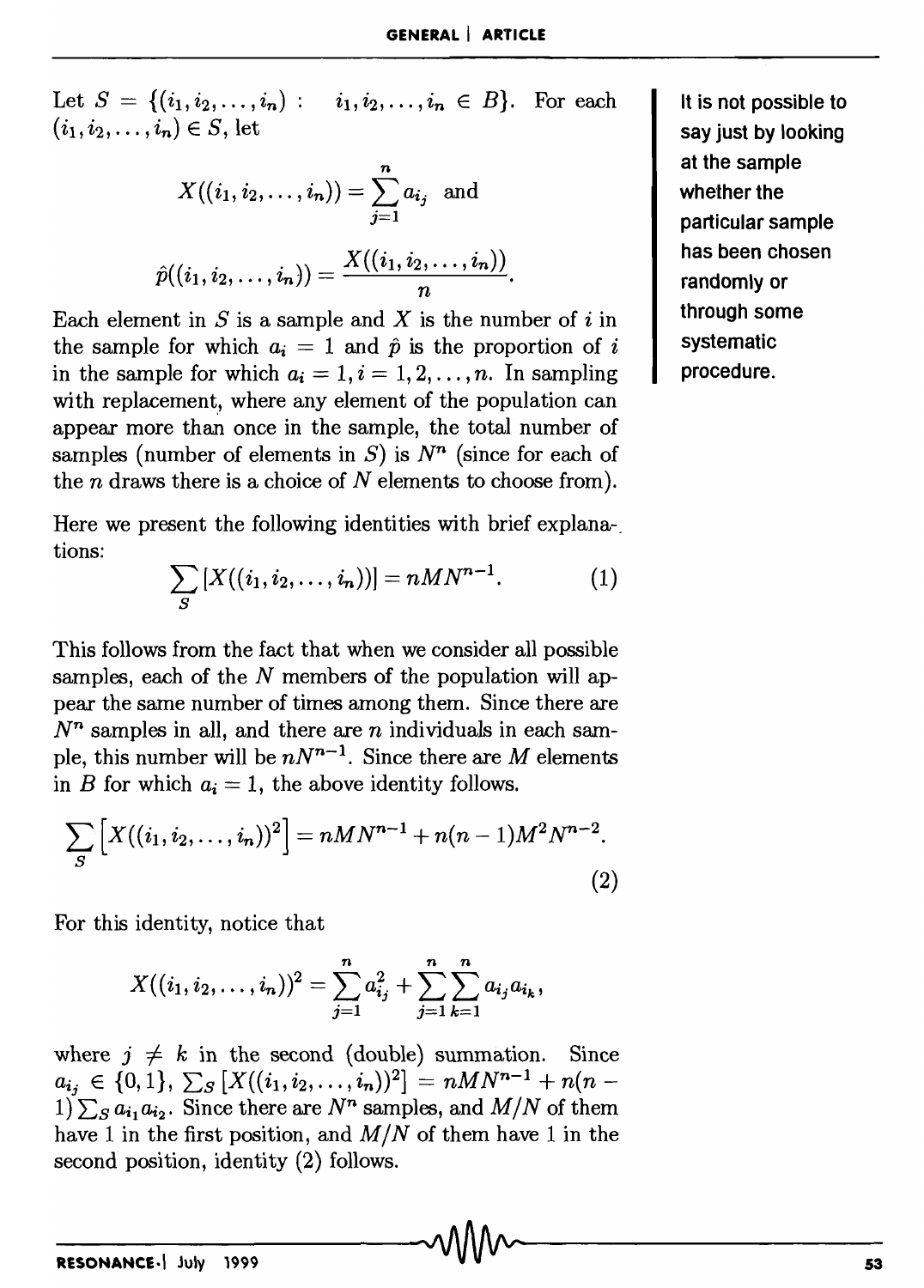While it is true that the precision of the estimate increases with the size of the sample, given that the sample fraction is small, the accuracy of estimation will not depend on the population size or the value of the sample fraction.

Hence

$$
\frac{1}{N^n} \sum_{S} \left[ \hat{p}((i_1, i_2, \dots, i_n)) \right] = p
$$
  

$$
\frac{1}{N^n} \sum_{S} \left[ \hat{p}((i_1, i_2, \dots, i_n))^2 \right] = \frac{p}{n} + \frac{n-1}{n} p^2.
$$

All these lead to the result

$$
\frac{1}{N^n} \sum_{S} \left[ (\hat{p}((i_1, i_2, \dots, i_n)) - p)^2 \right]
$$

$$
= \frac{1}{N^n} \sum_{S} \left[ \hat{p}((i_1, i_2, \dots, i_n))^2 \right] - p^2 = \frac{p(1-p)}{n} \qquad (3)
$$

As a result of (3), we have (by applying the well-known Chebyshev's inequality)

$$
\frac{1}{N^n} \# \{ (i_1, i_2, \dots, i_n) \in S : \ |\hat{p}((i_1, i_2, \dots, i_n)) - p| > \epsilon \}
$$
  

$$
\leq \frac{1}{\epsilon^2} \frac{p(1-p)}{n}.
$$
 (4)

By choosing *n* large enough, we can make the right hand side in (4) small, say less than 0.05 and thus ensure that in more than 95% of the samples the difference between observed proportion  $\hat{p}$  and true proportion p is less than (a pre-chosen  $\epsilon > 0$ .

So, if we can find a mechanism to choose one of the *Nn*  possible samples in such a manner that each sample has equal probability of being chosen, we will get a representative sample with more than 95% probability. This is *random*  sampling with replacement.

Using central limit theorem it can be shown that for large *n*  (greater than 100 say)

$$
P\{|\hat{p}((i_1, i_2, \ldots, i_n)) - p| > \frac{1}{\sqrt{n}}\} \le 0.05, \tag{5}
$$

where the *probability* refers to the probability allocation corresponding to random sampling with replacement. (See Karandikar, *Resonance,* Vol. 1, No.2, and Ramasubramanian,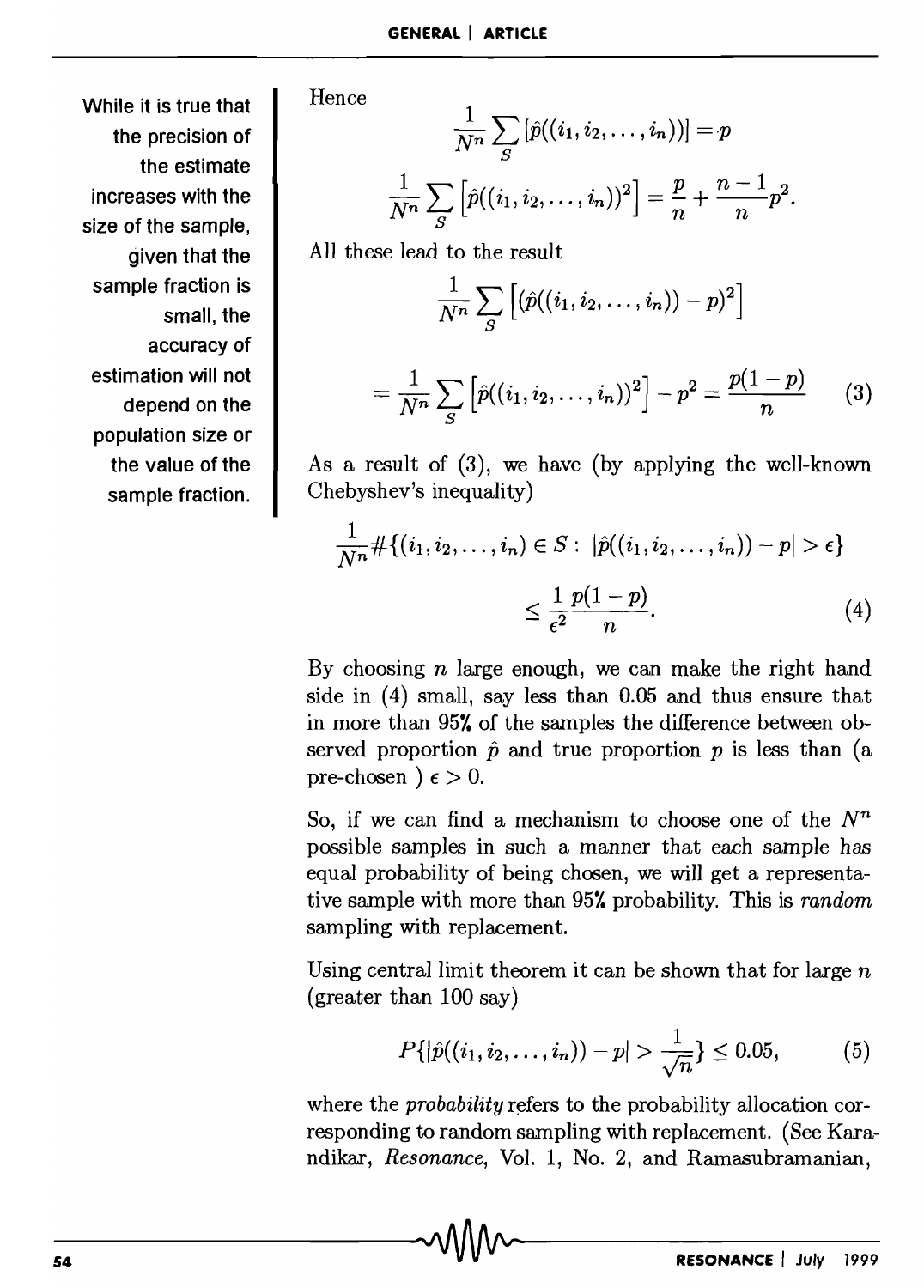*Resonance*, Vol. 2, No. 6 and No. 7 for some discussion on basics of probability theory and limit theorems.)

In sampling without replacement a particular object is allowed to appear at most once in the sample. However, when  $n, N$  are such that  $n/N$  is small (say less than 0.01), then the computations given above for the sampling with replacement case continue to be valid for practical purposes if we consider sampling without replacement. Here the set of all samples of size  $n$  is the set of all subsets of  $B$  with exactly *n* elements and we choose one of these as our sample with equal probability. This is *random* sampling without replacement. We will refer to the ratio  $n/N$  as the sample fraction.

Normally in problems such as estimating the percentage of voters favouring a particular party, the sample size is generally a very small (practically negligible) fraction of the true population size so that the results of sampling with replacement are applicable even when the actual sampling is without replacement. It is commonly believed that the sample size must reach a certain proportion of the true population size for a given degree of accuracy in estimation to be attained. This is incorrect. While it is true that the precision of the estimate increases with the size of the sample (see equation 4), given that the sample fraction is small, the accuracy of estimation will not depend on the population size or the value of the sample fraction. Besides the sample size *n,*  the accuracy of the estimation process depends on the actual value of the true proportion, with true proportions closer to 1/2 being more difficult to estimate accurately than more extreme values closer to  $0$  or 1. In the election context, for two different constituencies where the proportions of voters favouring the candidate of a particular party are roughly the same, one will require the same sample size to estimate these proportions with a given degree of accuracy  $-$  even if the total population sizes are quite different (one may be several times the size of the other). Thus estimation of vote proportions can be done more or less equally efficiently with the same sample size, be it in a small city or in a large state like Bihar or for the whole of India! And so constituency-wise prediction and estimation of number of seats in parliament Estimation of vote proportions can be done more or less equally efficiently with the sample size, be it in a small city or in a large state like Bihar or for the whole of India!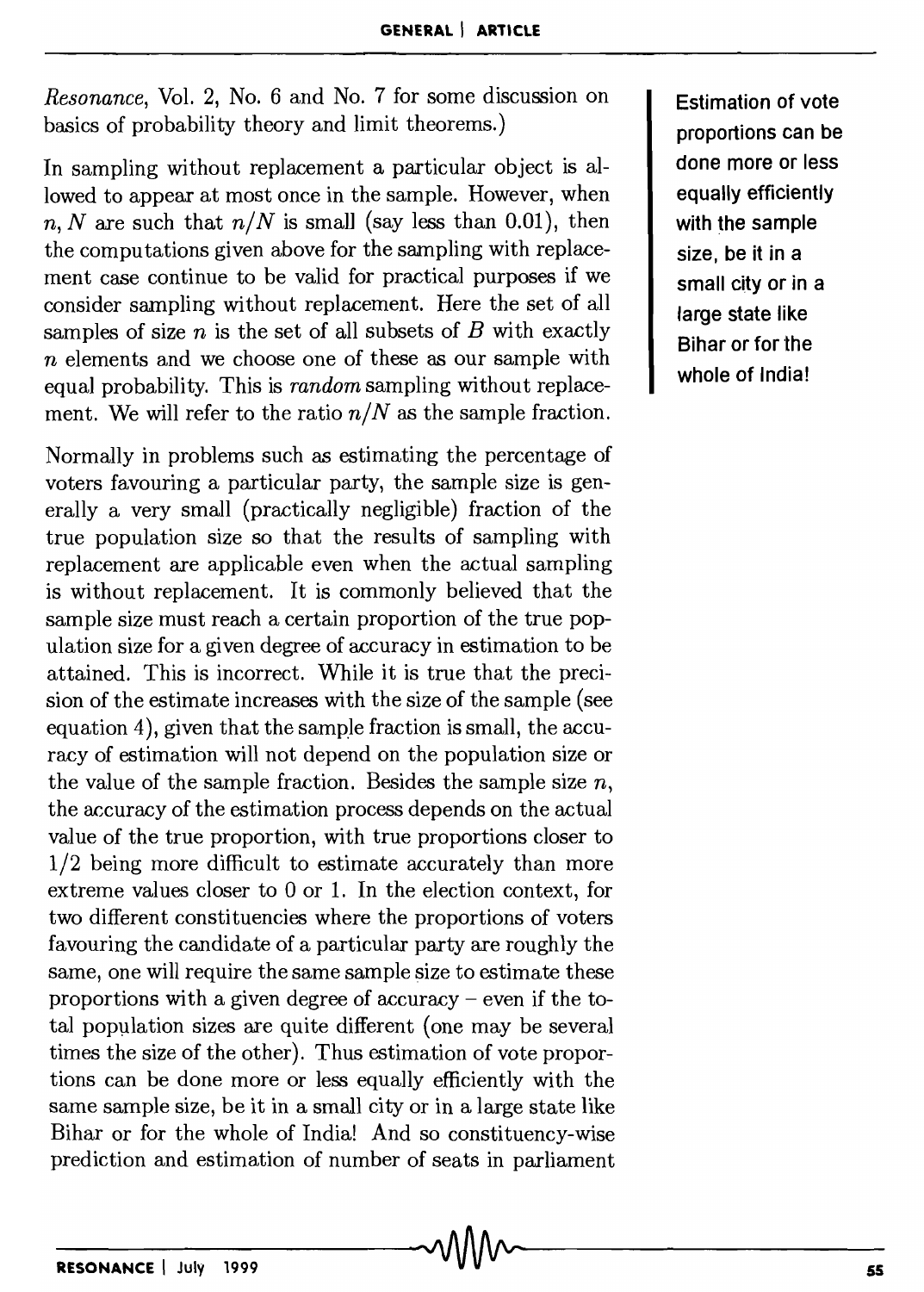are mammoth tasks. The implementation procedure of the data collection for the purpose of estimating the proportion of voters favouring a particular party can then be described in the following steps: first depending upon the resources and desired accuracy, one determines the nationwide target sample. Next, the proportion of constituencies that should be sampled for the opinion poll is decided upon (say 15- 20%). That many constituencies are then selected from all the constituencies via random sampling. A selected number (say 8-12) of polling booths are then randomly selected from each constituency. The nationwide sample size is divided into target sample size for each constituency. Then, from the voters' list of these polling booths, the required number of individuals are chosen at random. This then forms the random sample on which our proportion estimation methods are to be based.

A somewhat controversial issue often associated with the question of sampling is whether or not to use a quota system for different subgroups of the population. The idea here is to get fixed representations from genders, age categories, socio-economic classes, castes etc. In particular such quota surveys are popular in market researches and as a result have some application in opinion polls as well. In the election context, however, our intention is to determine the vote share based on the voting expectations of the entire population, and quota samples can possibly increase the bias of the method. We maintain that it is more appropriate to do overall random sampling than quota sampling in this context. A properly conducted opinion poll based on random selection of constituencies in each region followed by random selection of respondents should give appropriate representation to each group - this was the case in the *CSDS-India Today* opinion poll published in February 1998 (one of the authors, R L Karandikar, was associated with it).

Next we have to deal with the second issue, that of estimating the number of seats for each party. To do this in a meaningful way it becomes necessary to use some appropriate mathematical model. One such model assumes that the change in voting intention from the previous elec that the change in voting intention from the previous elec-<br>  $\bigcirc$ <br> **ESONANCE** | July 1999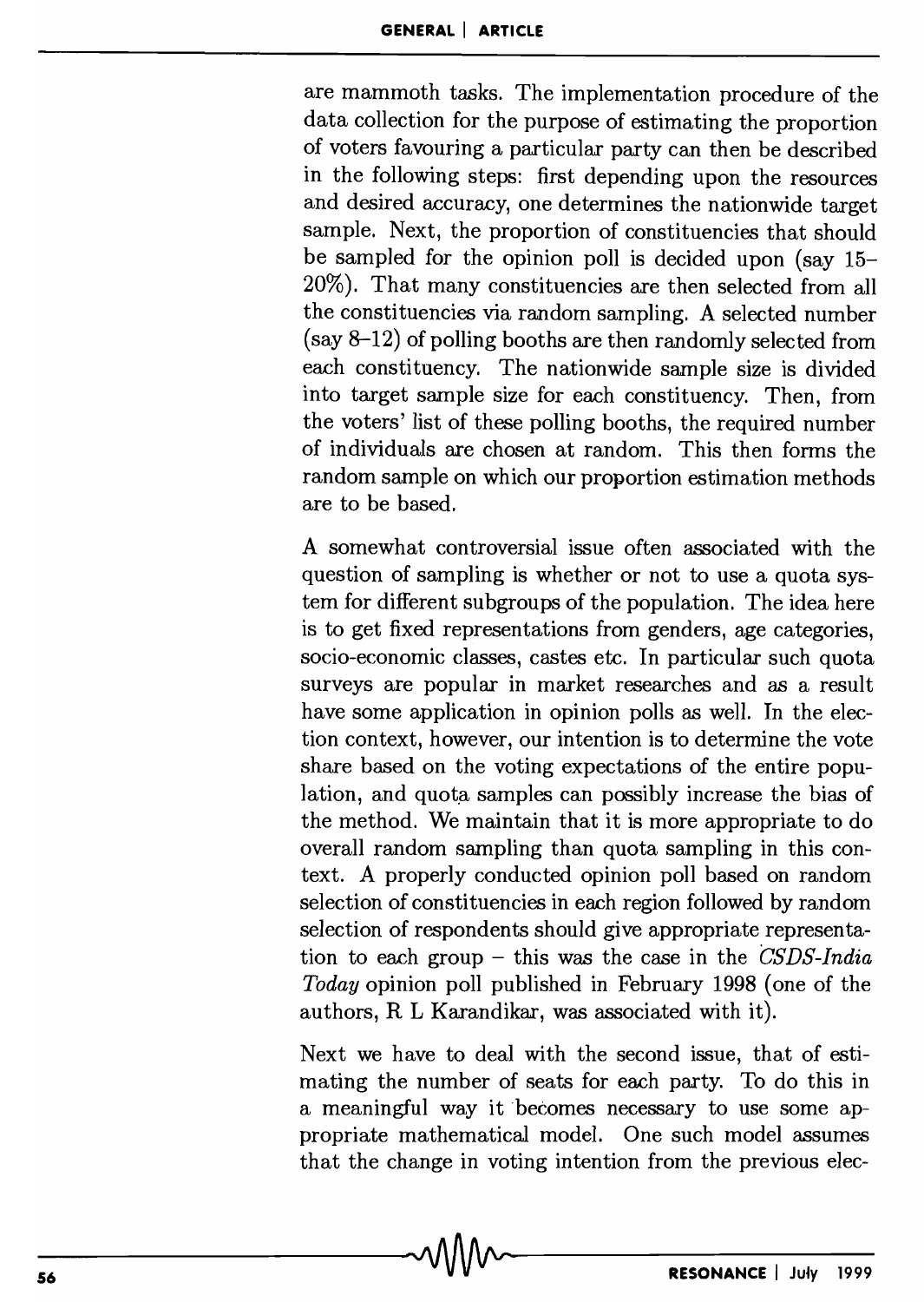tion to the present for a particular party (or alliance) is uniform over small homogeneous regions  $-$  such as states. parts of states, or other suitably defined geographical regions. Then, by using random sampling we can estimate this change and thus estimate the votes for each party/alliance in each state/region by applying this uniform change over all the individual seats of this region.

Once we have estimated the proportion of votes for each party, we can assign a probability of winning a given seat for each party. If the estimated proportions of votes for the top two parties in a given constituency differ by a big margin, we can assign probability of 1 for the leading party. If the top two are equal or only marginally separated, we can assign a winning probability of 0.5 for each of the top two contenders. For the intermediate cases, we can assign probabilities in between the above two extremes keeping in mind the sample size on which the estimate of proportion of votes is based. Eventually, the sum of probabilities of winning the seats represents the expected number of seats the party is likely to win.

The statistical part of the problem is thus to estimate the percentage of votes for each party in each state. Clearly to achieve reliable figures for each state (or region) it will be necessary to have a reasonably sized sample from the state. We suggest that to achieve this, a sample size of approximately 2900 be selected from each state so that a certain level of accuracy is assured for the state. Nationwide, this will translate to a sample size of about 50000.

It is also necessary to make a distinction between opinion polls and exit polls. While the opinion poll can give an estimate of the possible seat share based on the voter mood on that particular day, there is no way to predict, even among those who identify themselves as likely voters, as to who will go out and actually vote on the voting day. The random sampling technique provides a representative sample for the entire population, not necessarily for those who will actually go out to vote. In addition, people do change their minds between the poll date and the voting date. The opin-

**The random sampling technique provides a representative sample for the entire population, not necessarily for those who will actually go out to vote.**